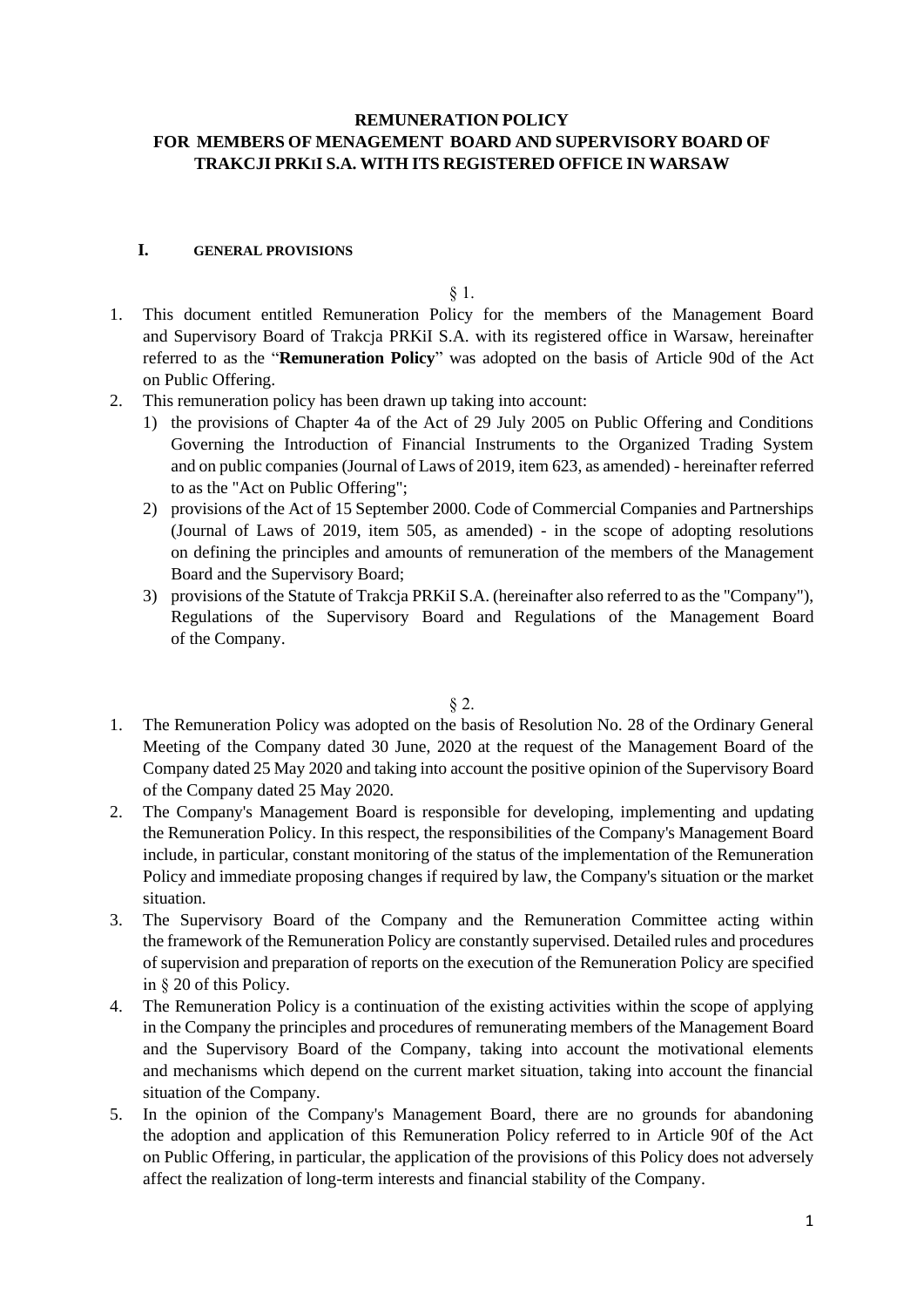- 1. The Remuneration Policy, as a strategic document, is a part of the overall strategy of the Company's operations and it contributes to the achievement of its strategic objectives, subject to § 4.
- 2. Taking into account paragraph 1, the Remuneration Policy sets out the principles and procedures for shaping the remuneration of the Management Board and Supervisory Board members, including in particular:
	- 1) the legal basis for payment of remuneration to members of the Management Board and the Supervisory Board of the Company;
	- 2) fixed and variable components of remuneration and other non-monetary benefits that may be granted to members of the Management Board and Supervisory Board of the Company;
	- 3) mutual proportions of the remuneration components referred to in point 2;
	- 4) explanation of how the working and pay conditions of employees of the Company other than members of the Management Board and the Supervisory Board have been taken into account when establishing this Remuneration Policy;
	- 5) the period for which the agreements constituting the basis for payment of remuneration to members of the Company's Management Board are concluded, and indication of the periods, conditions and legal effects of termination of these agreements, and, if no agreement is concluded, indication of the type and period for which the legal relationship between a member of the Management Board or Supervisory Board and the Company was established, as well as the period and conditions of termination of this legal relationship;
	- 6) description of measures taken to avoid or manage conflicts of interest related to the Remuneration Policy.
- 3. Notwithstanding section 2, the Remuneration Policy sets out the rules and procedures for granting variable remuneration and additional benefits to members of the Company's Management Board, including in particular:
	- 1) criteria for awarding variable remuneration components;
	- 2) methods of verification and assessment of the fulfilment of the criteria referred to in point 1;
	- 3) explanation of the manner in which the criteria referred to in point 1 contribute to the achievement of the objectives set out in § 4;
	- 4) the principles of payment and the possibility for the Company to demand reimbursement of variable remuneration components.
- 4. The Company does not provide for the granting of remuneration in the form of financial instruments to members of the Management Board and the Supervisory Board.
- 5. The Company does not provide for taking into account, within the framework of remuneration of the members of the Management Board and the Supervisory Board, benefits for their closest relatives, mentioned in art. 90g sec. 5 of the Act on Public Offer. Possible non-monetary benefits for the benefit of the closest members of the Management Board of the Company may be financed from their remuneration.

# II. **IMPLEMENTATION OF THE COMPANY'S STRATEGIC PURPOSES**

# § 4.

1. The Remuneration Policy contributes to the implementation of the current business strategy and long-term interests of the Company, as well as aims to ensure the stability of the Company's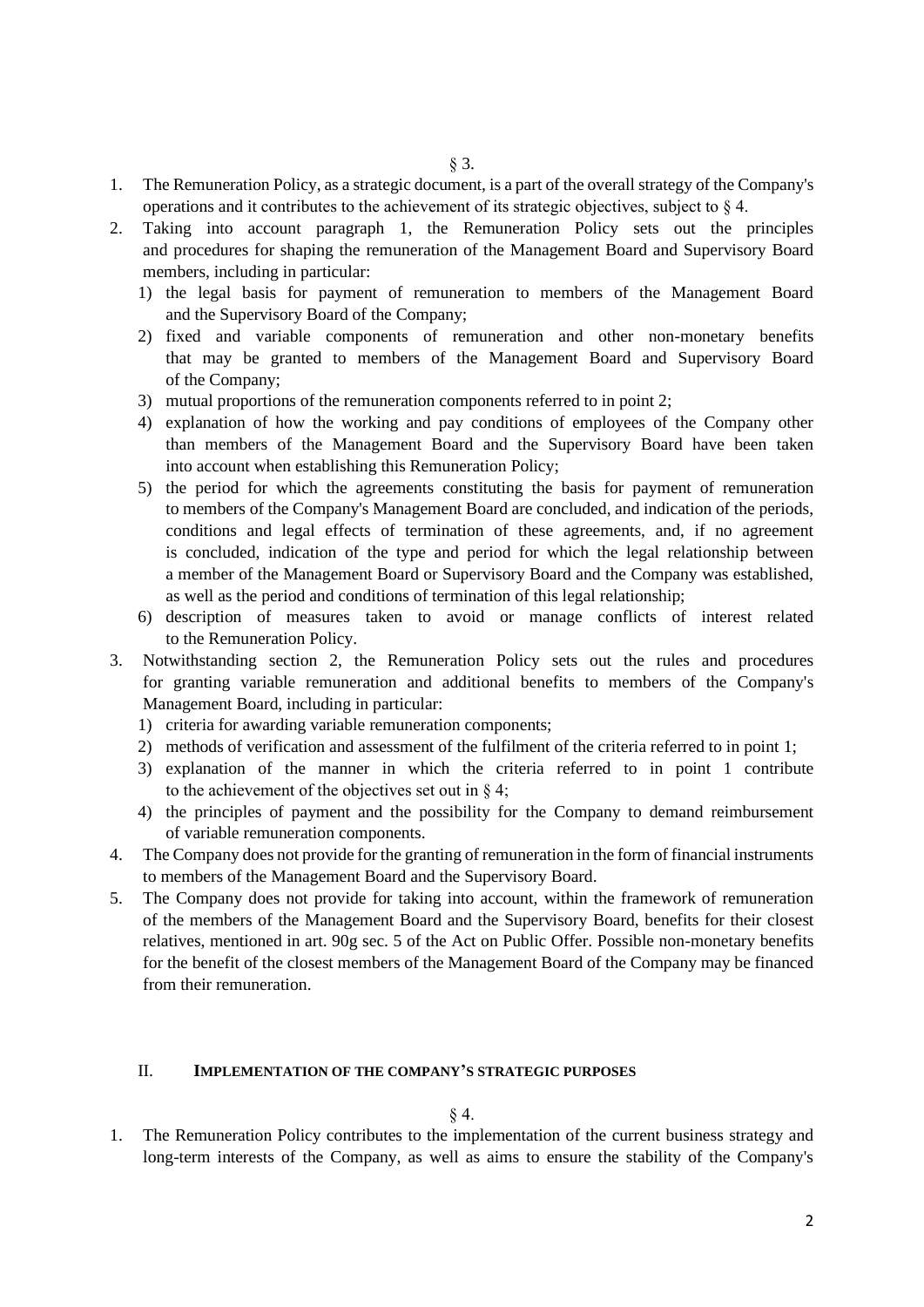enterprise, taking into account the industry and market environment in which the Company operates.

- 2. Taking into account the specificity of the industry and markets on which the Company operates, characterized by variability and instability, the Company does not adopt a formalized long-term business strategy and long-term financial forecasts, due to their rapid obsolescence and the need for constant changes.
- 3. Taking into account section 1 and 2 above, the Remuneration Policy will also be subject to constant monitoring and updating to the extent necessary, taking into account the current financial situation and the stability of the Company's business operations, provided, however, that the superior objective of the Remuneration Policy is to guarantee the stability of remuneration and its motivational character.
- 4. The Remuneration Policy contributes to the achievement of the objectives set out above by creating a competitive, motivating and stable system of remuneration for the members of the Management Board and Supervisory Board of the Company, related to the security and financial stability of the Company. The variable part of the remuneration depends on the financial results achieved by the Company, and the fixed part guarantees the stability of the functioning of the Company's Management Board and Supervisory Board.
- 5. The objective referred to in section 4 is also achieved through a special construction of the management services contract referred to in  $\S$  7, which guarantees stability and security of operations for members of the Company's Management Board, but at the same time protects the Company's interests in the event of undue performance of responsibilities by individual Management Board members.
- 6. The model and amount of remuneration of the Members of the Company's Management Board and Supervisory Board takes into account the general principles and amount of remuneration of the Company's employees, the aim of which is to attract competent and qualified personnel. In this respect, the Company applies market standards and measures of remuneration, and the remuneration regulations in force in the Company require the opinion of the Company's Supervisory Board in this respect.

# **III. PRINCIPLES OF THE REMUNERATION OF MEMBERS OF THE COMPANY'S BOARD**

# $§ 5.$

# **General principles**

- 1. The principles and amount of remuneration of the Members of the Company's Management Board shall be determined by the Company's Supervisory Board, pursuant to Art. 16.2.2 of the Company's Articles of Association.
- 2. The remuneration of the Management Board members is determined and paid exclusively in accordance with this Remuneration Policy.
- 3. Subject to § 4 section 3 of the Regulations of the Supervisory Board, taking into account the previous opinion of the Remuneration Committee, the Supervisory Board, when determining the remuneration of the members of the Management Board of the Company, shall include its motivational character and ensure effective and fluent management of the Company. Remuneration determined for the members of the Management Board of the Company is adequate to the size and economic results of the Company, and is related to the scope of responsibility resulting from the function performed and takes into account the level of remuneration of the members of the Management Board in similar companies on a comparable market.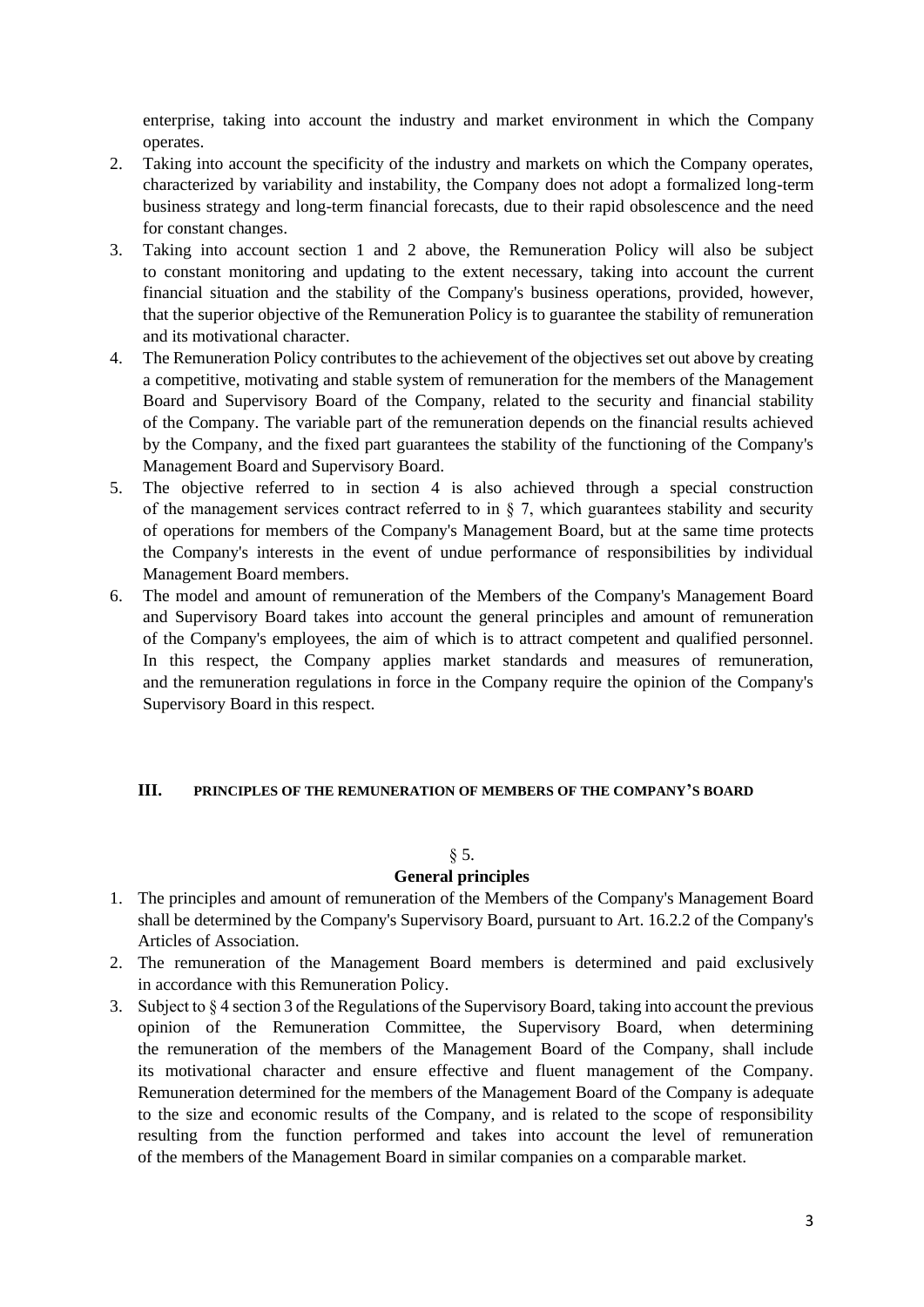- 4. Subject to the section 5, the Company has adopted a mixed remuneration model, which provides that a Member of the Management Board of the Company receives remuneration for the purpose:
	- 1) appointment to the Company's Management Board and performance of the function of a Member of the Management Board, and
	- 2) providing management services to the Company, on the basis of an agreement concluded with the Company.
- 5. In the event of, the Member of the Board does not provide in the same time the position of a director or the other position within the organizational structure of the Company and does not provide constant management services for Company, than is entitled to obtain exclusively remuneration mentioned in sec. 4 point 1.

### § 6

# **Remuneration for the performance of the function of the Member of the Management Board**

- 1. Under the appointment to the Company's Management Board and performance of the function of the member of the Company's Management Board, shall be entitled only to a fixed monthly remuneration, the amount of which shall be determined by the Company's Supervisory Board in a resolution on determining the amount of remuneration for a member of the Company's Management Board, adopted in the procedure referred to in  $\S$  5.1. The amount of this remuneration component is up to 50 % of the total monthly remuneration of the Company's Management Board member, subject to  $\delta$  5 sec. 5.
- 2. The remuneration referred to in section 1 shall be payable exclusively for the period of performing the function of a member of the Company's Management Board.

## § 7.

# **Remuneration for the provision of management services. Management Contract**

- 1. Notwithstanding § 6, in connection with the appointment of a member of the Company's Management Board, an agreement for the provision of management services (management contract) shall be concluded with a member of the Company's Management Board, the model of which shall be determined by the Supervisory Board, specifying in particular:
- 1) a position in the organizational structure of the Company, as defined in the Regulations of the Management Board, adequate to the function of a member of the Management Board;
- 2) the scope of duties and responsibilities of a member of the Management Board within the management services provided to the Company,
- 3) the components, amount and rules for payment of remuneration for the services provided;
- 4) rules for granting additional benefits;
- 5) the scope of the ban on conducting competitive activity towards the Company;
- 6) the duration and terms and conditions of contract termination.
- 2. The remuneration for the provision of management services referred to in section 1 point 3 consists of:
- 1) fixed part (basic salary),
- 2) a variable part (annual bonus) comprising two elements, one of which depends on the Company's financial result and the other on the performance by a member of the Management Board of the individually determined managerial objectives for a given financial year by the Supervisory Board.
- 3. Notwithstanding section 2, additional non-monetary benefits may be granted to members of the Management Board for the provision of management services to the Company.
- 4. In order to achieve the set individual annual objectives, a Member of the Management Board of the Company may not undertake actions contrary to the law or the interest of the Company.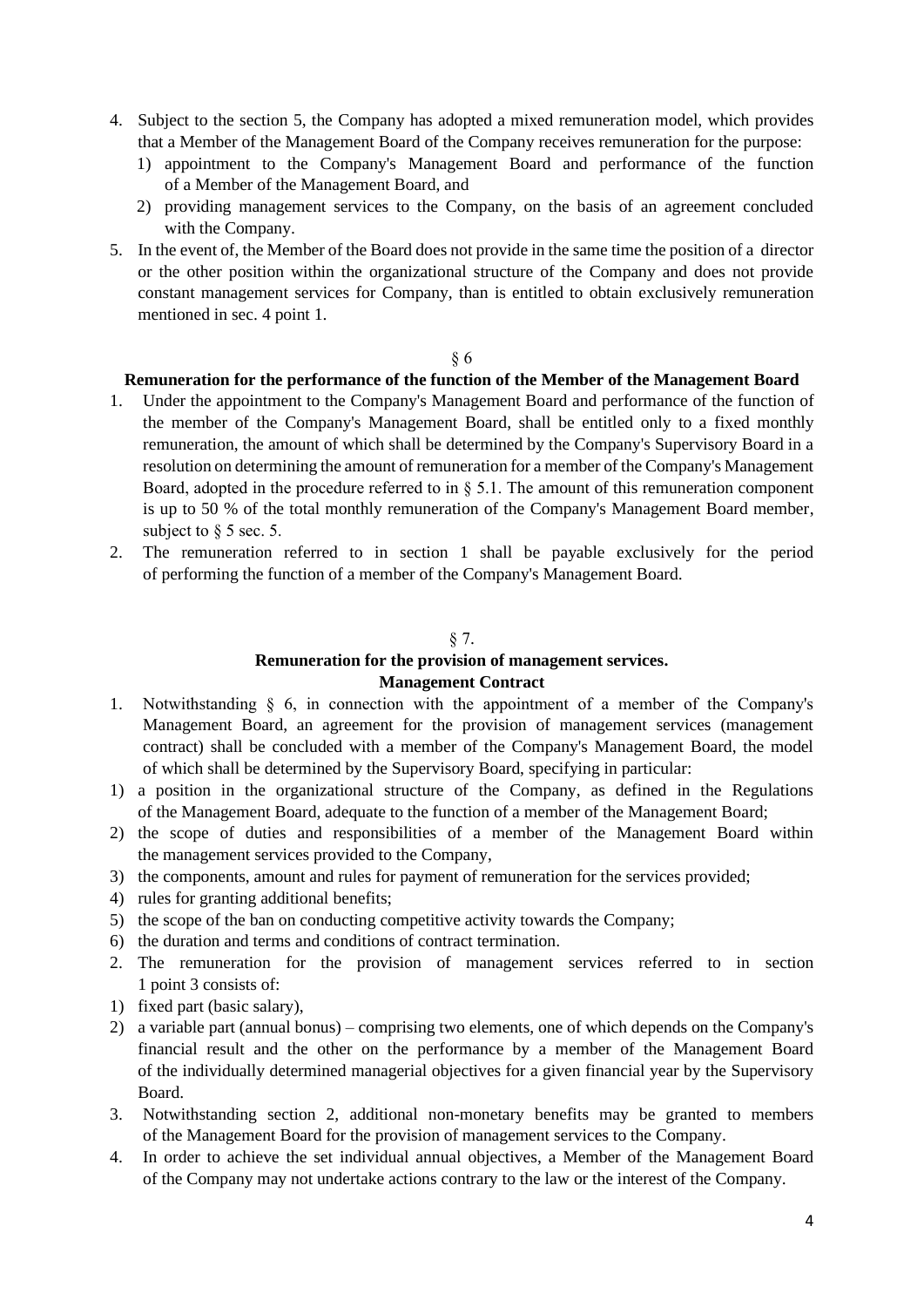#### § 8.

### **Basic remuneration**

- 1. The amount of basic remuneration for the provision of management services is determined individually for each Member of the Management Board, by way of a resolution of the Supervisory Board of the Company, preceded by an opinion of the Remuneration Committee, taking into account the qualifications and professional experience of the appointed Member of the Management Board, the nature of the position in which he is to be employed, the scope of duties and responsibilities in the given position, as well as the situation on the local labour market, in such a way that the level of remuneration does not encourage excessive risk-taking in order to obtain a variable remuneration component.
- 2. The method and dates of payment of remuneration are specified in detail in the management contract.
- 3. The basic remuneration is due for the period of providing management services, including the period of notice of termination of the managerial contract, in accordance with the provisions of § 14 of this Remuneration Policy.
- 4. The managerial contract specifies the periods of exemption of a member of the management board from the obligation to provide management services, related to illness or rest break, for which the basic remuneration is due, taking into account the market standards in force in this respect.

## § 9.

# **Variable remuneration**

- 1. The variable remuneration consists of:
	- 1) Annual bonus related to the Company's financial result, based on EBITDA and
	- 2) Annual bonus related to the realization of individually set managerial goals.
- 2. The amounts and principles of granting and paying variable remuneration to each Member of the Management Board shall be determined by the Supervisory Board.
- 3. When determining the variable remuneration components, the Supervisory Board shall take into account, in particular, the current financial standing of the Company, as well as the current situation and prosperity in the construction industry and the scope and complexity of the projects currently implemented by the Company.

### § 10.

#### **Annual bonus related to the financial result**

- 1. The annual bonus, referred to in § 9 section 1 point 1, is entitled on condition that the Company achieves a positive financial result and is determined on the basis of the coefficient of planned EBITDA obtained from the consolidated financial result of the Trakcja Group.
- 2. The bonus referred to in section 1 shall be paid by 15 April of the year following the financial year to which the EBITDA ratio included in the consolidated financial statements of the Trakcja Group applies.
- 3. When calculating the bonus referred to in par. 1, account is taken of the planned EBITDA ratio set out in the annual consolidated budget of the Trakcja Group approved by the Supervisory Board of the Company and the EBITDA ratio achieved resulting from the annual consolidated financial statements of the Trakcja Group approved by a certified auditor.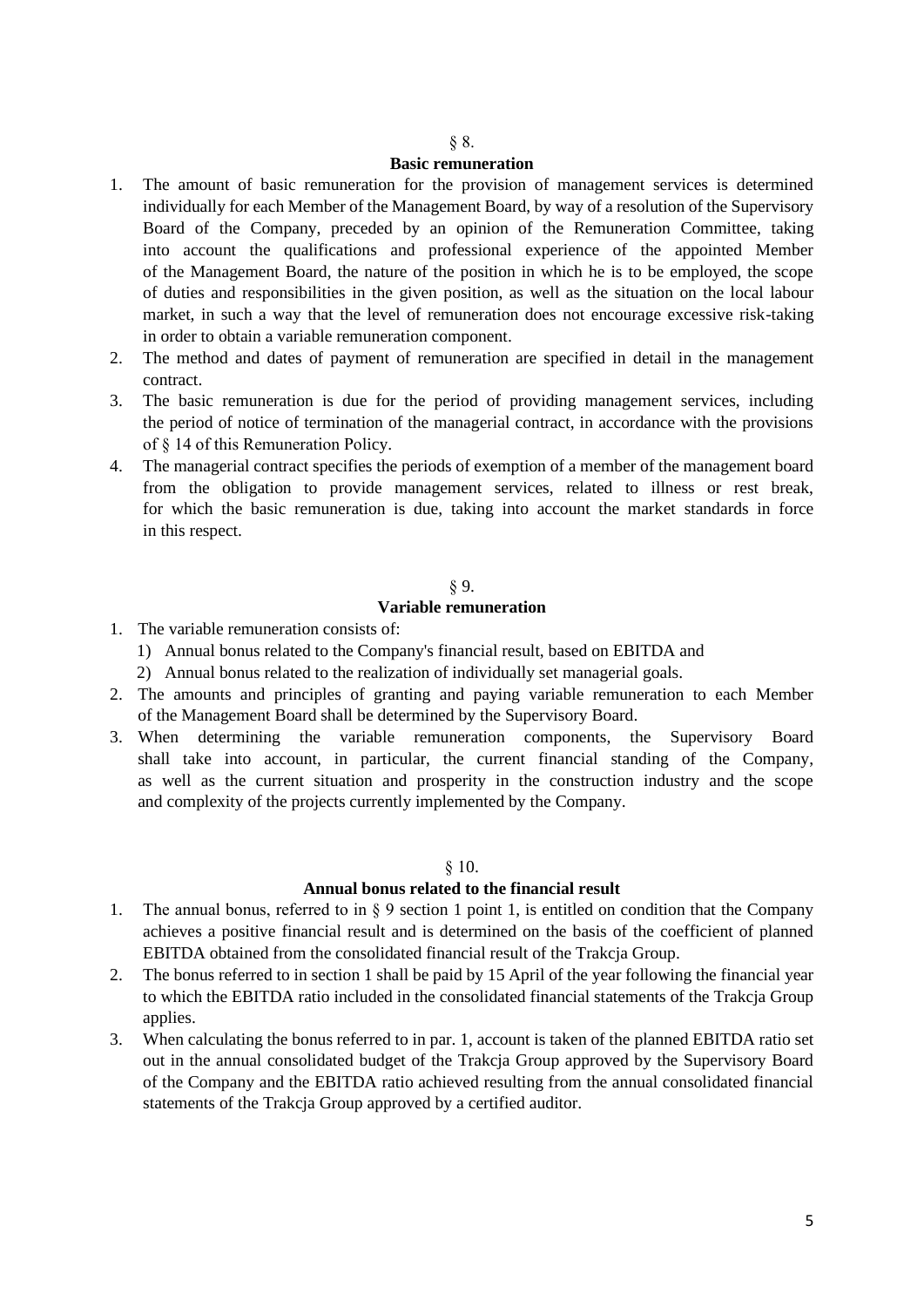### § 11.

# **Annual bonus on account of realization of individual annual targets**

- 1. The annual bonus, referred to in § 9 section 1 point 2, shall be granted for the achievement of individual managerial objectives set for a given financial year by the Supervisory Board or a member of the Supervisory Board indicated by the Supervisory Board by 30 March of a given year.
- 2. Within the framework of individual managerial goals, individual members of the Management Board are appointed to five goals, the performance or degree of performance of which determines the right to payment and the amount of the annual bonus referred to in par. 1.
- 3. When setting managerial targets, account shall be taken:
	- 1) financial criteria, in particular:
		- a) execution of the Company's financial plan (budget), the performance of tasks which give rise to additional and unplanned income or savings, taking into account the risks associated with the performance of such tasks,
		- b) contributing to losses which could objectively have been prevented (as a negative factor).
		- 2) non-financial criteria, in particular:
			- a) participation in activities affecting the Company's reputation (as a positive or negative factor),
			- b) failure to meet expectations of competence (as a negative factor in the assessment),
			- c) timely completion of the tasks set, taking into account the objective conditions for their performance,
			- d) the approach to risk,
			- e) the implementation of tasks in the areas to be supervised,
			- f) other criteria concerning, among others, taking into account social interests, including the Company's contribution to environmental protection and taking actions aimed at preventing and eliminating negative social effects of the Company's operations.
- 4. Together with setting individual managerial objectives, the criteria for verifying their achievement and a certain equal point or monetary value is assigned, as well as the maximum amount of the annual bonus is defined, subject to sec. 5 below.
- 5. Fulfillment of all managerial objectives to the full extent entitles a member of the Management Board to an annual bonus of up to 50% of the annual remuneration, understood as twelve times the sum of the basic remuneration received under the managerial contract and the remuneration for performing the function of a member of the Management Board.
- 6. The verification of the realization of individual managerial goals for a given financial year is carried out by the Supervisory Board or a designated member of the Supervisory Board of the Company, preparing by 30 March of the following year, a written report which is the basis for the payment of the annual bonus referred to in section 1.

# § 12.

- 1. The variable components of the remuneration referred to in  $\S 9$  section 1 shall be vested in members of the Management Board who have already served as a member of the Company's Management Board within the deadline set for setting individual annual objectives, i.e. on 30 March of a given year.
- 2. In case of termination of the function of a Management Board member during a financial year, a Management Board member is entitled to variable remuneration if he or she held the function and was employed under a managerial contract in the Company for at least 6 months. In such a case,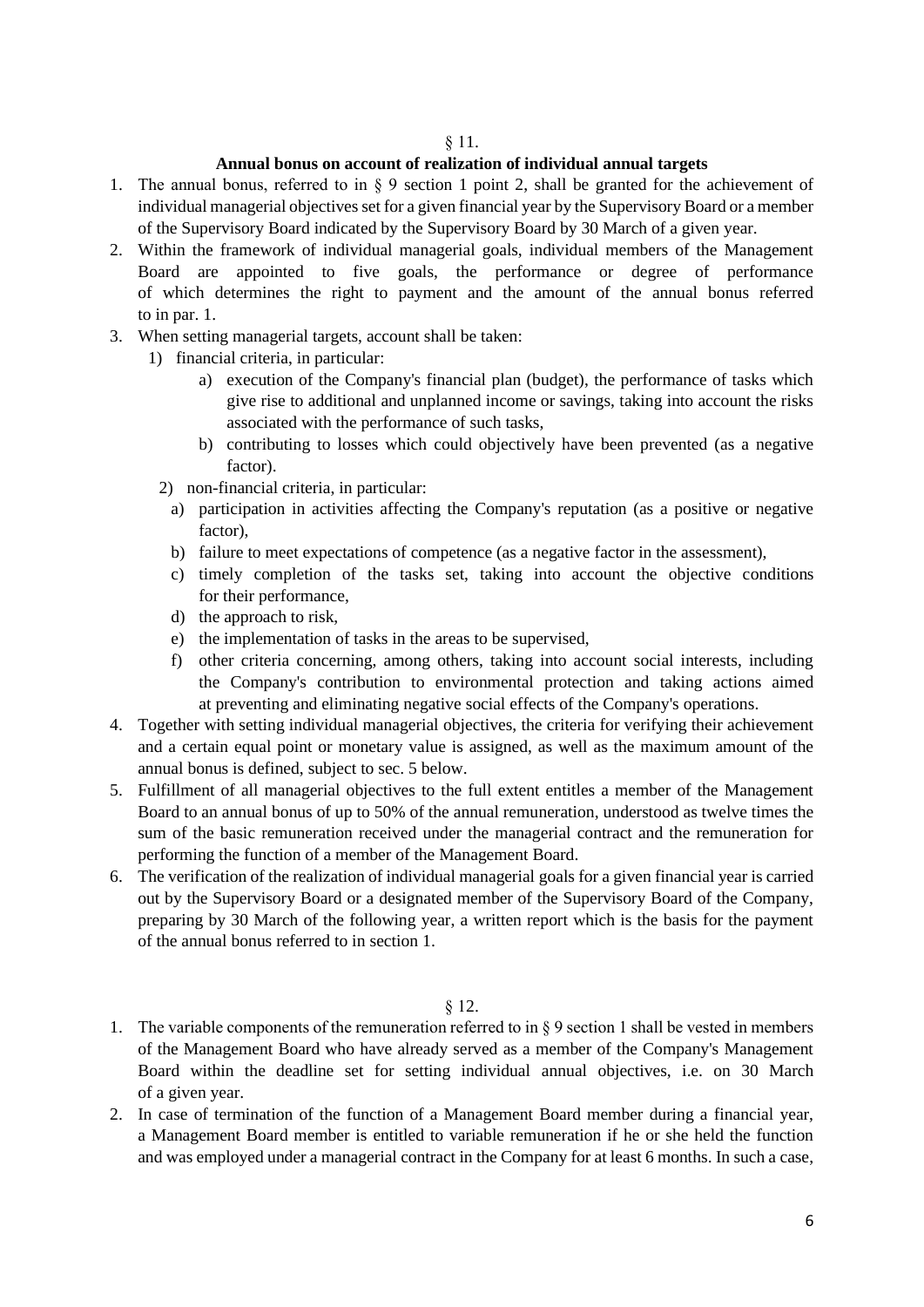the variable remuneration is entitled proportionally to the period of holding the position of a Management Board member.

### § 13.

## **Non-monetary benefits**

- 1. Irrespective of the cash remuneration, taking into account the applicable market standards in this respect, as well as the scale and specificity of the Company's operations, in connection with the performance of the function of a member of the Management Board, the following non-monetary benefits are due:
	- 1) the right to dispose, at the Company's expense, of a premium class company car (segment E), both for business and private purposes, provided that the amount provided for in the Company's internal regulations will be deducted from the remuneration for the use of the company car for private purposes;
	- 2) The right to use, at the Company's expense, a personal computer and other electronic devices (e.g. telephone, ipad).
- 2. The rights referred to in paragraph 1 shall expire upon termination of the managerial contract.
- 3. The Company undertakes to cover the costs connected with taking up a medical care package for a member of the Management Board under the rules binding in the Company for members of the Management Board.
- 4. A Member of the Management Board is also entitled to receive reimbursement of justified expenses incurred in connection with the performance of duties resulting from the function performed, including costs of business trips, on the principles binding in the Company.
- 5. The Supervisory Board can grant to the Member of the Board within the managerial contract other non-monetary benefits, including the circumstances of the individual case and market standards.

# § 14.

## **Benefits on account of expiration of the function and termination of the management contract**

- 1. Bearing in mind the premises specified in § 5 section 3, including in particular the need to ensure stability and continuity of the Company's operations, but at the same time to protect the Company's interests in the event of a member of the Management Board performing his duties improperly, the management contract provides for conditions concerning the period for which it is concluded and the possibility and consequences of its termination.
- 2. The contract shall be concluded for the period of time established in the contract, including the individual circumstances, or for the indefinite period of time or for the period of term of office.
- 3. A member of the Management Board is entitled to terminate the contract including the term of notice agreed in the contract, effective at the end of a calendar month.
- 4. In case of expiration of the mandate and failure to appoint for the next term, and termination of the contract for this reason, a member of the Management Board of the Company shall be entitled to receive additional remuneration as redundancy fee in the amount agreed in the contract.
- 5. the Company has the right to terminate the Contract with a notice period agreed in the contract, including the market standards.
- 6. The contract may be terminated by the Company with immediate effect in case of:
	- 1) breach of the obligations specified in the contract due to gross negligence or intentional fault,
	- 2) violation of the ban on competitive activity towards the Company, confidentiality and loyalty towards the Company,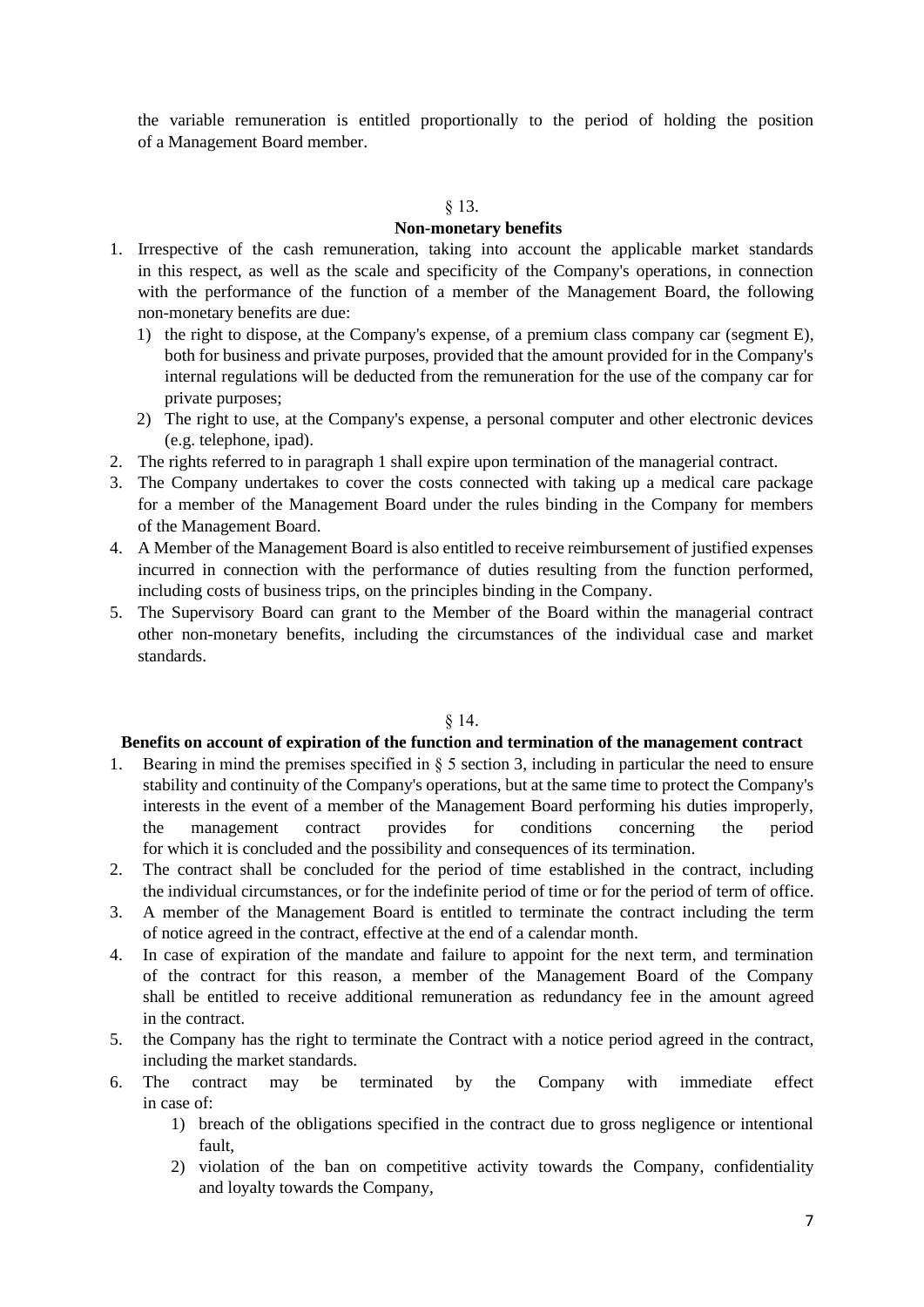- 3) committing, during the term of the contract, a punishable act that exposes a member of the Management Board or the Company to loss of reputation;
- 7. In case where the Company finds circumstances referred to in section 6 which justify immediate termination of a contract due to a gross and culpable breach of duties or a prohibited act, the Company's Supervisory Board, before making a decision to terminate a contract, shall conduct proceedings to clarify such circumstances and remove such breaches. If the breaches are not remedied within the prescribed time limit, or if the submitted explanations are deemed insufficient, the contract shall be immediately terminated.
- 8. The managerial contract may be terminated by a member of the Management Board with immediate effect if the Company is in arrears with payment of the basic remuneration, provided that the Company is called upon to pay and an additional period of at least 14 days is set for this purpose. In such a case the Member of the Management Board shall be entitled to receive additional remuneration in the amount provided for in the contract.

## IV. **AVOIDANCE OF CONFLICTS OF INTEREST. PROHIBITION OF COMPETITION**

### § 15.

# **Conflict of interest**

- 1. In order to avoid possible conflicts of interest related to the Remuneration Policy, a member of the Management Board, in accordance with the provisions of the managerial contract, is obliged to perform his duties in accordance with the highest standards of business ethics, free from any personal or private benefits that may influence his decisions, and in the best interest of the Company.
- 2. A member of the Company's Management Board is also obliged to avoid situations which may cause a conflict between his or her obligations towards the Company and his or her personal interests. If a member of the Management Board decides to take actions which lead or may lead to a conflict of interest, he or she is obliged to disclose such actions and the potential conflict in writing to the Company and obtain the Company's consent before taking such actions.
- 3. The breach of the obligations referred to above constitutes a material breach of the provisions of the managerial contract, which may result in its immediate termination in accordance with the provisions of §14 of this Remuneration Policy.

### § 16.

# **Prohibition of competiton**

- 1. A member of the Management Board, with a view to protecting the Company's interests, pursuant to the provisions of the Code of Commercial Companies and Partnerships, the Company's Articles of Association, as well as under the provisions of the managerial contract, is obliged to refrain from conducting activities competitive to the Company, during the term of office. The contract may provide the prohibition of competition in the designated period after the termination of the function of a member of the Management Board and the expiry of the managerial contract, for accepted remuneration.
- 2. The detailed scope of the non-competition clause, its duration and sanctions for infringement are specified in the managerial contract and in separate legal regulations.
- 3. The breach of the non-competition clause constitutes a significant breach of the provisions of the managerial contract, which may result in its immediate termination in accordance with the provisions of § 14 of this Remuneration Policy.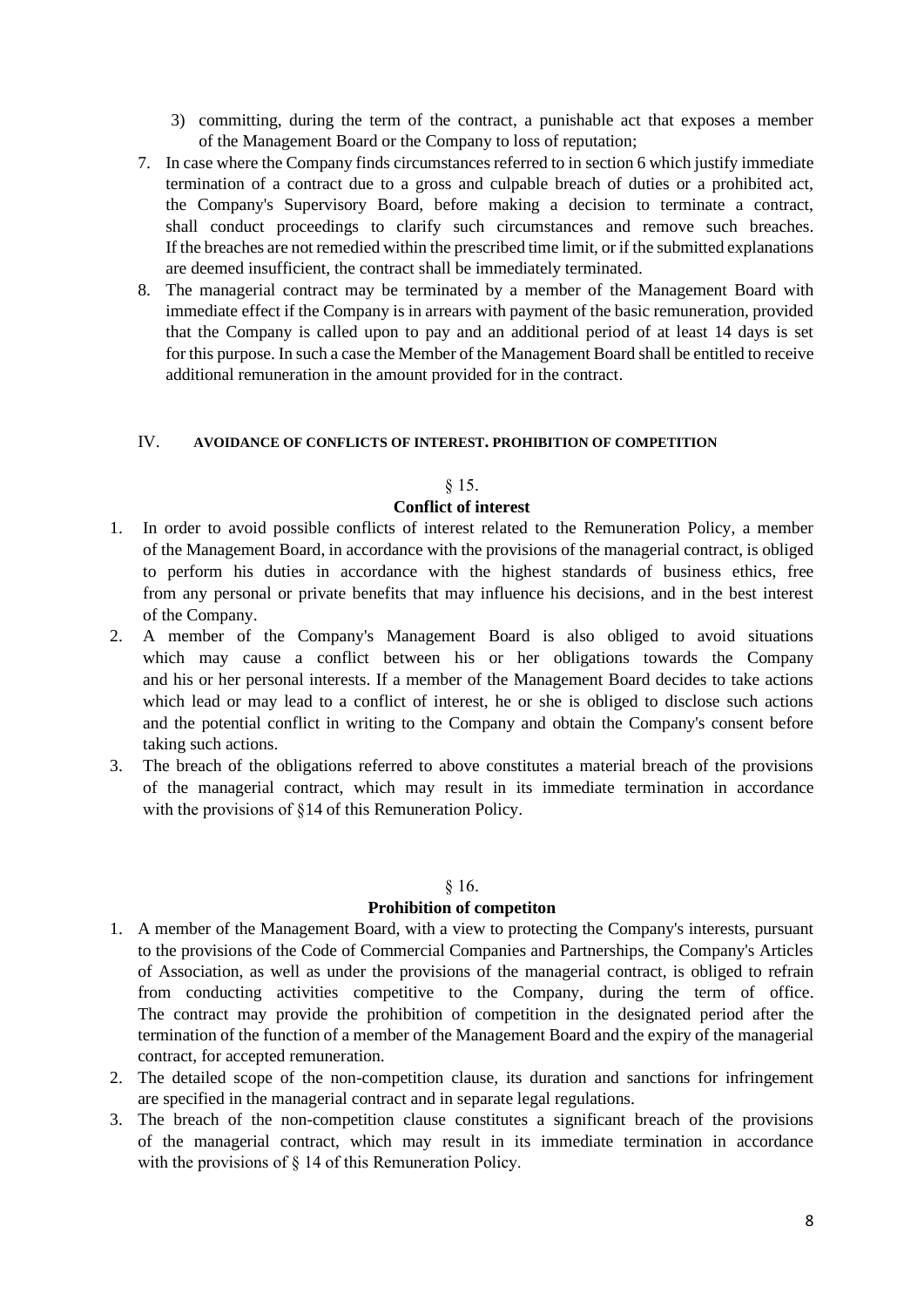## **V. PRINCIPLES OF THE REMUNERATION OF SUPERVISORY BOARD MEMBERS**

## § 17.

# **Remuneration principles**

- 1. Taking into account the special role of the Supervisory Board in the functioning of the Company, as well as bearing in mind the scope of duties and responsibilities of the members of the Supervisory Board of the Company, remuneration is provided for the performance of functions and duties of a member of the Supervisory Board of the Company and for the performance of functions and duties in the committees functioning within the Supervisory Board, taking into account market standards for similar public companies.
- 2. The model of remuneration of members of the Supervisory Board includes fixed remuneration for the function performed. No separate agreement concerning the provision of services for the Company is concluded with members of the Supervisory Board.
- 3. Taking into account art. 392 § 1 and 3 of the Commercial Companies Code and § 16 of the Regulations of the Company's Supervisory Board, the remuneration for the members of the Company's Supervisory Board is determined by the General Assembly.
- 4. The salary is paid monthly. Information on the total amount of remuneration of all members of the Supervisory Board, as well as on the amount of remuneration of each member individually, is disclosed in the annual report of the Partnership.
- 5. Members of the Supervisory Board delegated to permanent individual supervision and members of the Supervisory Board temporarily delegated to perform the activities of the Management Board shall receive a separate remuneration, the amount of which shall be determined by the General Meeting.
- 6. The Supervisory Board members shall be entitled to reimbursement of costs related to their participation in the Board's works.
- 7. The remuneration granted to the Members of the Supervisory Board shall vary depending on the function performed in the Supervisory Board or the Supervisory Board committee.

### § 18.

## **Other requirements for Supervisory Board members**

In order to avoid possible conflicts of interest related to the Remuneration Policy, members of the Supervisory Board are obliged to comply with the requirement of independence, in accordance with the provisions of the Statute and separate regulations.

# **VI. PENSION AND EARLY RETIREMENT SCHEME**

§ 19.

The Company does not provide for any special benefits or pension schemes for members of its Management Board or Supervisory Board.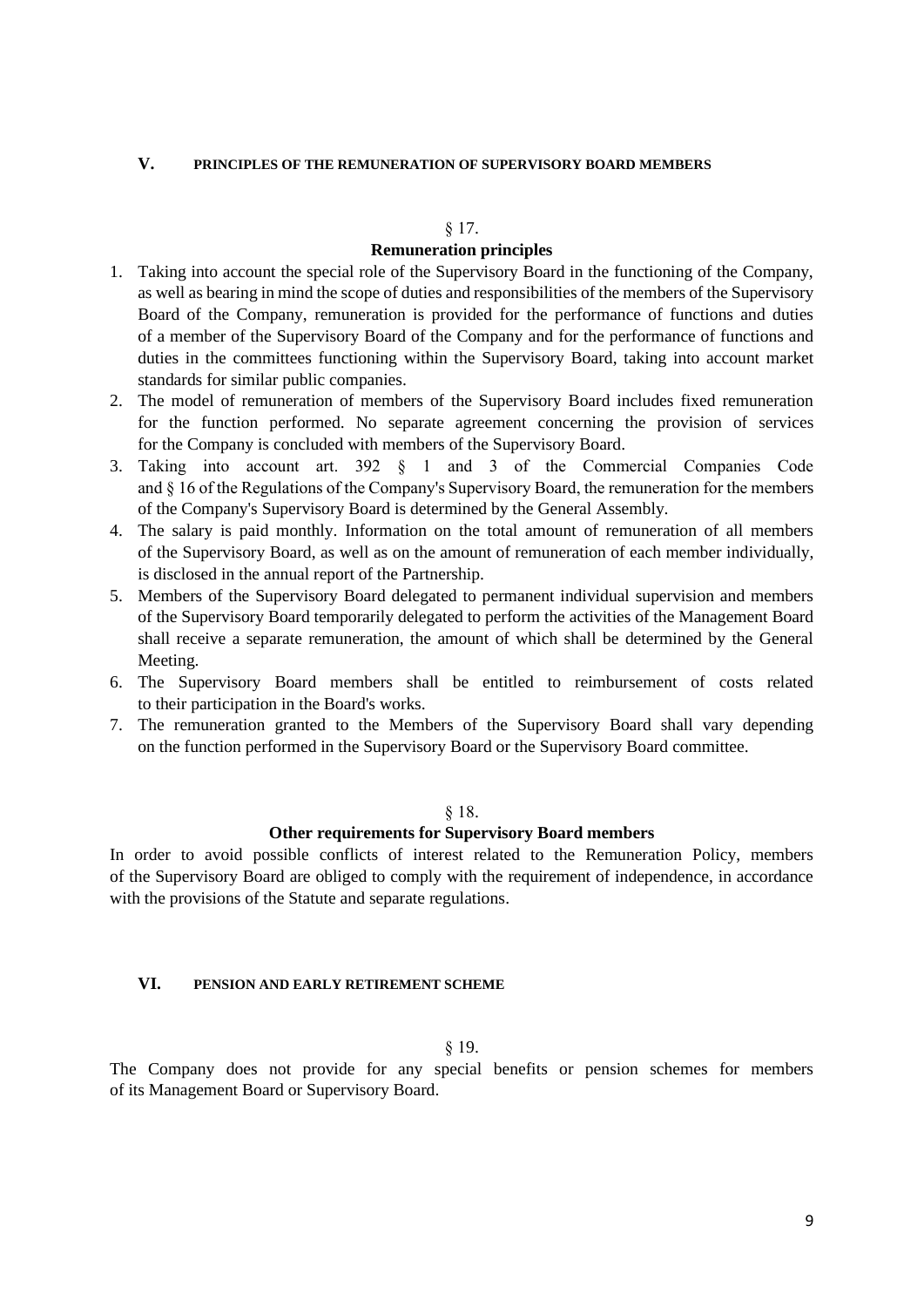## **VII. REMUNERATION REPORT**

## § 20.

- 1. The Company's Supervisory Board prepares an annual remuneration report (the Report), presenting a comprehensive review of remuneration, including all benefits, regardless of their form, received by individual members of the Management Board and members of the Supervisory Board or due to them in the last financial year, in accordance with this remuneration policy.
- 2. The Report is prepared by the Board's Remuneration Committee and then adopted by the Board in the form of a resolution.
- 3. The report is an element of the Company's financial reporting and is directed by the Supervisory Board to the Ordinary General Meeting of Shareholders of the Company for an opinion, provided that the resolution of the General Meeting of Shareholders in this matter is of an advisory nature.
- 4. Before the adoption by the Company's Supervisory Board, the Report shall be reviewed by a certified auditor to include the information required under Art. 90g paragraphs 1 – 5 and 8 of the Act on Public Offering.
- 5. Members of the Supervisory Board are responsible for the information contained in the Report.
- 6. The detailed scope of the Report is defined in art. 90g of the Act on Public Offering.
- 7. The Report shall be published on the Company's website and shall be made available free of charge for at least 10 years from the end of the General Meeting at which it was issued.

### **VIII. AUTHORIZATION FOR THE SUPERVISORY BOARD OF THE COMPANY**

### § 21.

In accordance with Article 90d sec. 7 of the Act on Public Offering, in the scope not regulated in this Remuneration Policy, the General Meeting of the Company authorizes the Company's Supervisory Board to make it more specific, with regard to:

- 1) description of fixed and variable components of remuneration, as well as bonuses and other cash and non-cash benefits which may be granted to members of the Management Board,
- 2) the definition of criteria relating to financial and non-financial performance for the award of variable components of remuneration, including, in particular, criteria relating to the consideration of social interests, the company's contribution to the protection of the environment and the taking of measures aimed at preventing and eliminating negative social impacts of the company's activities;
- 3) the possibility to set deferral periods and the possibility for the company to claim variable remuneration.

### **IX. TRANSITIONAL AND FINAL PROVISIONS**

## § 22.

1. At least every four years, the Company's Supervisory Board shall review the principles set forth in the Remuneration Policy and recommend appropriate changes to the General Meeting of the Company in this respect, taking into account in particular the market situation, including the situation on the labour market, as well as the Company's financial standing.